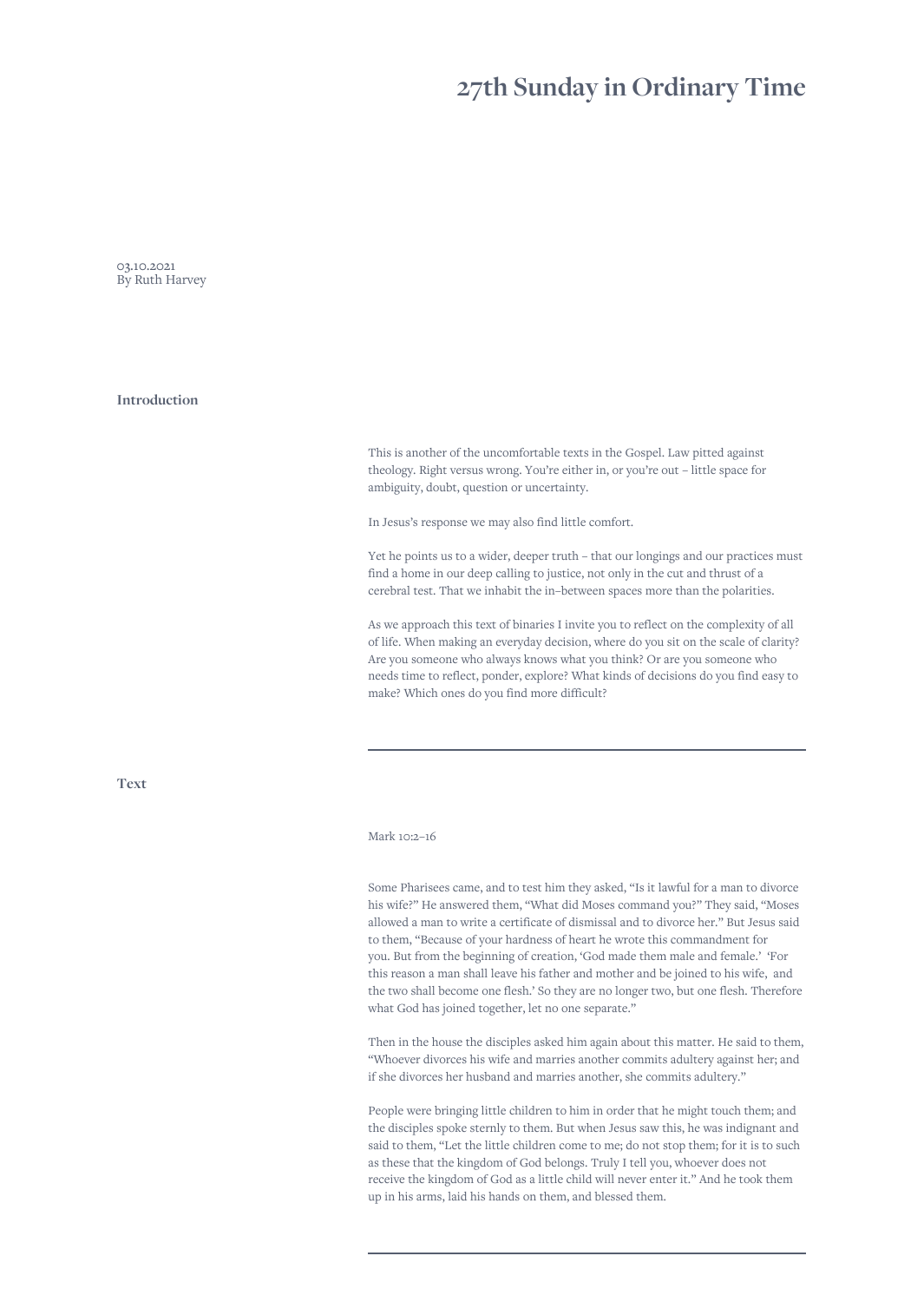Jesus is confronted with a pragmatic, theological and inter–personal conflict all at once in this passage: what does the law tell us about marriage, divorce and right relationships? Where law and theology come into conflict there can often be pain, even terror. Whether this is in a fundamentalist state or in a liberal democracy, always the scourge of judgement, of in–groups and out–groups, sits close just around the corner, like an enemy waiting to pounce.

On Iona recently, as part of our time living together as Members of the Iona Community, we have had some powerful conversations about what it means to live a non–binary life. This is a conversation led by our younger Members and Volunteers, shared with our guests and staff, and impacting all our lives. When we introduce ourselves it has become natural to say where we come from. Now increasingly we are saying: 'My name is Nic, I live in Glasgow, and my pronouns are she/her.' Or 'My name is Nic, I live in Glasgow, and my pronouns are they/them.' The freedom to self–declare the nuance of our inner self is clear. The question of particularity, of addressing God, is evolving. These are crucial questions of our time, being asked by a generation increasingly repelled by the binaries presented by most faith traditions, and instead, attracted to and drawing others to a world of nuance, diversity, inclusion, and new language.

Our service of prayers for justice and peace in Iona Abbey in early September was led by Alex and Jo Clare–Young. Their powerful reading of Genesis 1:1–24 took us from the binary of sun and rain through the spectrum of the rainbow; from the binary of dawn and dusk through the gentle complexity of day; from the binary of conflict and peace through the journey of reconciliation and mediation that we know so well.

Jesus' response is often nuanced in the face of precision. Less so it may seem in these verses where he finishes his reflection by cementing the teaching on marriage and divorce with exactitude: 'what God has joined together, let no one separate.' And yet Jesus says 'what God has joined….' rather than 'what law has joined…' or 'what humans have joined….' Even this apparently blunt sentence has unexplored nuances and potentials.

The segue then into Jesus' teaching about the spiritual wisdom of children seems all the more puzzling, yet at the same time liberating.

The first verses of today's reading begin with the 'wise' teachers, the Pharisees demanding unequivocal answers. The passage ends with Jesus placing not the most learned, or the oldest, or the conventionally most wise at the centre, but rather placing at the centre of our decision–making the wisdom of the newborn, the sagacity of the smallest, the urgency of the least assuming.

#### **Prayer**

### **By Alex Clare–Young**

God of day and night, dusk and dawn, sometimes we see only binaries. Help us to notice the diversity of your people.

God of sea and sky, horizons and margins, sometimes we yearn to stay safe in the centre. Help us to go out to the edges of your community.

God of trees and flowers, brushes and shrubs, sometimes we are determined to categorise. Help us to move beyond easy words and assumptions.

God of sun and moon, stars and comets, sometimes we are stuck on the next big problem or debate. Help us to pay attention to the little niggles of daily injustice and struggle.

God of hawks and dolphins, of puffins and penguins, sometimes we close our ears to new ideas.